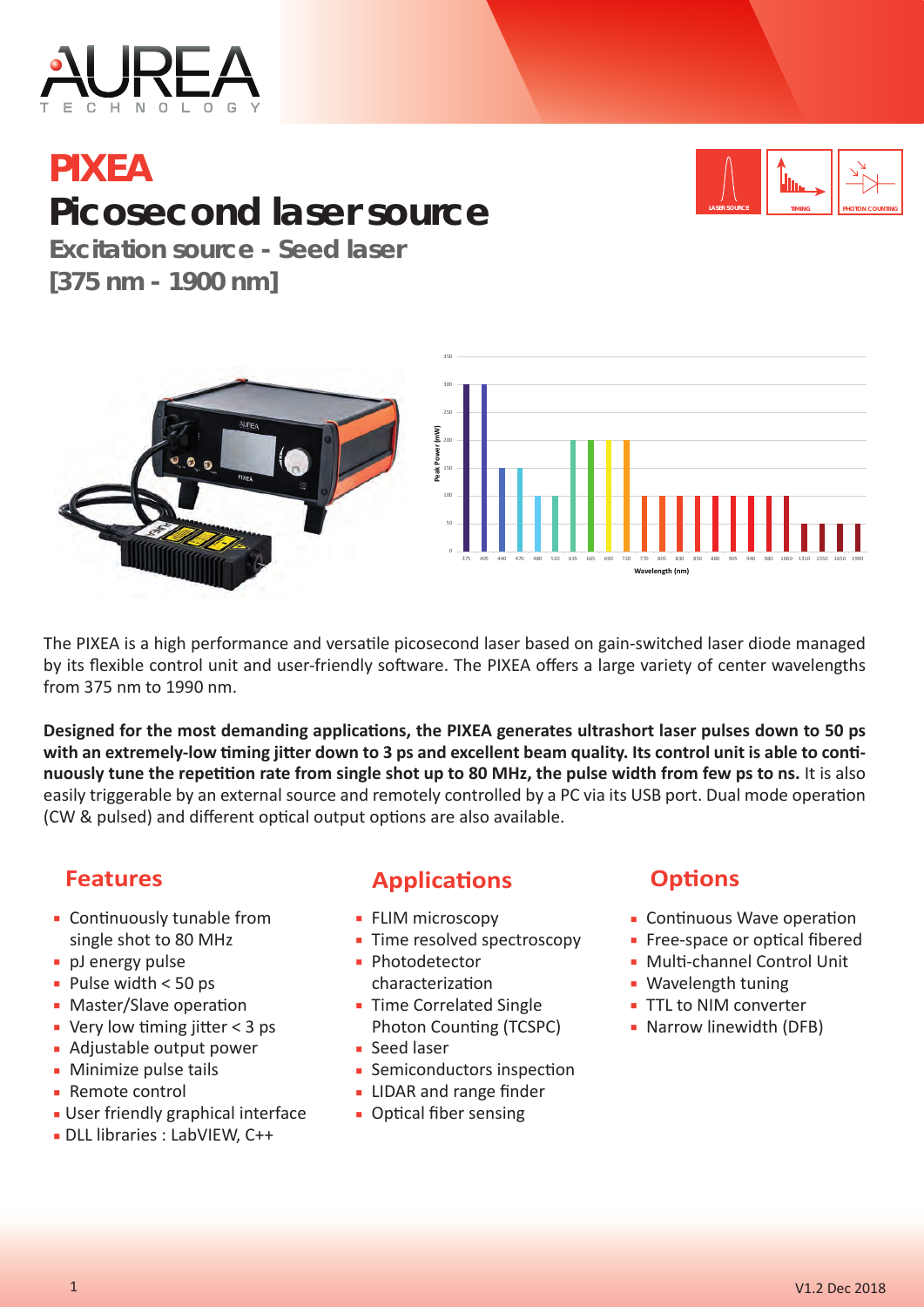### **WAVELENGTHS - FP LASER TYPE**

| PIXEA-XXXX        | <b>Wavelength</b><br>(nm) | <b>Spectral</b><br>Width (nm) | Pulse width <sup>1</sup><br>(p <sub>s</sub> ) | Peak Power <sup>2</sup><br>(mW) | Average <sup>3</sup><br><b>Power (mW)</b> |
|-------------------|---------------------------|-------------------------------|-----------------------------------------------|---------------------------------|-------------------------------------------|
| <b>PIXEA-375</b>  | $375 \pm 10$              | < 5                           | < 45                                          | > 300                           | $\overline{2}$                            |
| <b>PIXEA-405</b>  | $405 \pm 15$              | < 5                           | < 45                                          | > 300                           | $\overline{2}$                            |
| <b>PIXEA-440</b>  | $440 \pm 20$              | < 5                           | < 60                                          | >150                            | 1.5                                       |
| <b>PIXEA-470</b>  | $470 \pm 10$              | < 5                           | < 60                                          | >150                            | 1.5                                       |
| <b>PIXEA-480</b>  | $480 \pm 10$              | < 5                           | < 60                                          | >100                            | $\mathbf{1}$                              |
| <b>PIXEA-510</b>  | $510 \pm 20$              | $<10$                         | < 120                                         | >100                            | $\mathbf{1}$                              |
| <b>PIXEA-635</b>  | $635 \pm 15$              | < 7                           | < 45                                          | > 200                           | 1.5                                       |
| <b>PIXEA-665</b>  | $665 \pm 15$              | < 7                           | < 45                                          | > 200                           | 1.5                                       |
| <b>PIXEA-690</b>  | $690 \pm 15$              | < 7                           | < 50                                          | > 200                           | 1.5                                       |
| <b>PIXEA-720</b>  | $720 \pm 30$              | < 7                           | < 50                                          | > 200                           | 1.5                                       |
| <b>PIXEA-770</b>  | $770 \pm 20$              | < 7                           | $< 50$                                        | >100                            | $\mathbf{1}$                              |
| <b>PIXEA-805</b>  | $805 \pm 20$              | < 7                           | < 50                                          | >100                            | $\mathbf{1}$                              |
| <b>PIXEA-830</b>  | $830 \pm 15$              | $<10$                         | < 45                                          | >100                            | $\mathbf{1}$                              |
| <b>PIXEA-850</b>  | $850 \pm 15$              | $<10$                         | $< 50$                                        | >100                            | $\mathbf{1}$                              |
| <b>PIXEA-880</b>  | $880 \pm 20$              | $<10\,$                       | $< 50$                                        | >100                            | $\mathbf{1}$                              |
| <b>PIXEA-905</b>  | $905 \pm 15$              | $<10$                         | $< 50$                                        | >100                            | $\mathbf{1}$                              |
| <b>PIXEA-940</b>  | $940 \pm 20$              | $<10$                         | $< 50$                                        | >100                            | $\mathbf{1}$                              |
| <b>PIXEA-980</b>  | $980 \pm 20$              | $<10$                         | $< 50$                                        | >100                            | $\mathbf{1}$                              |
| <b>PIXEA-1060</b> | $1060 \pm 20$             | < 15                          | < 60                                          | >100                            | $\mathbf{1}$                              |
| <b>PIXEA-1310</b> | $1310 \pm 20$             | $<15$                         | $< 35$                                        | $> 50$                          | $\mathbf{1}$                              |
| <b>PIXEA-1550</b> | $1550 \pm 20$             | $<15$                         | $< 35$                                        | $>50$                           | $\mathbf{1}$                              |
| <b>PIXEA-1650</b> | $1650 \pm 25$             | $<10\,$                       | $< 70$                                        | >100                            | $\mathbf{1}$                              |
| <b>PIXEA-1990</b> | $1990 \pm 20$             | $< 50$                        | < 80                                          | >100                            | $\mathbf 1$                               |

### **WAVELENGTHS - NARROW SPECTRAL LINEWIDTH DFB-LASER TYPE**

| PIXEA-XXXX            | <b>Wavelength</b><br>(nm) | <b>Spectral</b><br>Width (nm) | <b>Pulse width</b><br>(ps) | <b>Peak Power</b><br>(mW) | Average<br>Power (mW) |
|-----------------------|---------------------------|-------------------------------|----------------------------|---------------------------|-----------------------|
| PIXEA-850-DFB         | $852 \pm 2$               | < 0.5                         | < 90                       | >100                      | 0.5                   |
| PIXEA-1064-DFB        | $1064 \pm 2$              | < 0.5                         | < 60                       | >100                      | 0.5                   |
| <b>PIXEA-1310-DFB</b> | $1310 \pm 2$              | < 0.5                         | < 30                       | > 50                      | 0.5                   |
| <b>PIXEA-1550-DFB</b> | $1550 \pm 2$              | < 0.5                         | < 30                       | > 50                      | 0.5                   |
| PIXEA-1610-DFB        | $1610 \pm 2$              | < 0.5                         | < 30                       | > 50                      | 0.5                   |

#### **Other wavelengths, pulse widths and power are available on request**

1 Minimum pulse widths. The pulse widths depend on repetition rate,

<sup>2</sup> Peak power for collimated beam. Fiber coupling will reduce peak power. Corresponding pulse energy depends on pulse width,

<sup>3</sup> Typical average output power for collimated beam at 80 MHz. Average power depends on rate.

## <sup>2</sup> **www.aureatechnology.com** V1.2 Dec 2018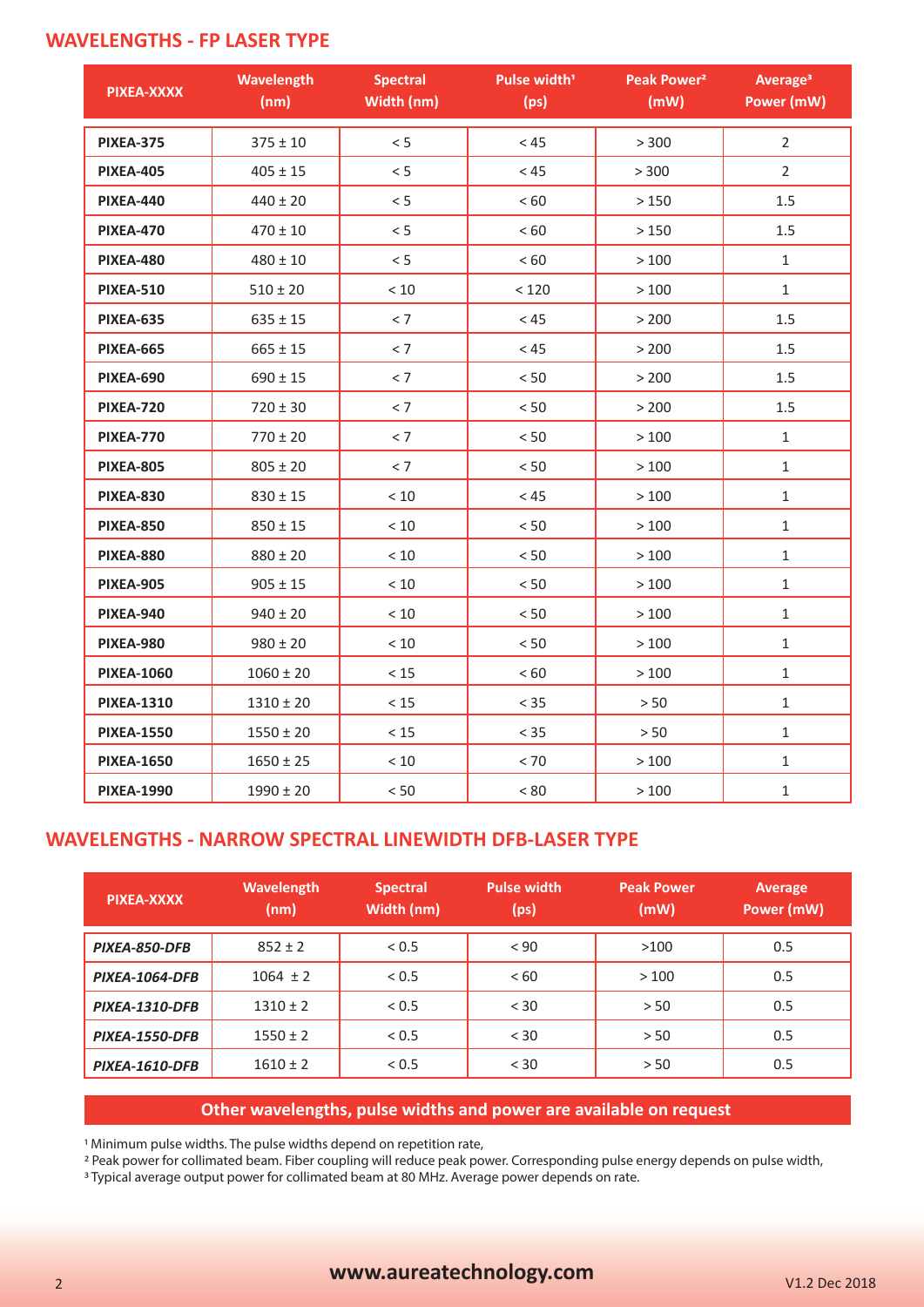The PIXEA laser source is proposed in two units : a remote laser head and its associated Control Unit.

### **LASER HEAD SPECIFICATIONS**



| <b>OPTIONS</b>           |                      |
|--------------------------|----------------------|
| Dual mode                | CW & pulsed          |
| <b>Signals Converter</b> | NIM to TTL converter |

| <b>LASER HEAD SPECIFICATION</b> |                                                                            |  |  |
|---------------------------------|----------------------------------------------------------------------------|--|--|
| Center wavelength               | 375 nm - 1990 nm                                                           |  |  |
| <b>Pulse Rep. Rate</b>          | Continuously triggerable from single<br>shot up to 80 MHz                  |  |  |
| <b>Timing jitter</b>            | $<$ 3 ps (rms)                                                             |  |  |
| <b>Beam quality</b>             | $M^2$ < 1.1, TEM <sub>00</sub>                                             |  |  |
| <b>Polarization ratio</b>       | $> 20$ dB                                                                  |  |  |
| <b>MECHANICAL</b>               |                                                                            |  |  |
| <b>Operating temperature</b>    | $15^{\circ}$ C - 35 $^{\circ}$ C                                           |  |  |
| Storage temperature             | - 20°C - +65°C                                                             |  |  |
| Warm-up time                    | < 10 minutes                                                               |  |  |
| <b>Dimensions</b>               | $147 \times 95 \times 31 \text{ mm}^3$                                     |  |  |
| Weigth                          | 450 g                                                                      |  |  |
| On/Off cycle                    | >10000                                                                     |  |  |
| <b>Cooling laser head</b>       | Air/Peltier cooling                                                        |  |  |
| <b>LASER HEAD OUTPUT</b>        |                                                                            |  |  |
| <b>Optical output</b>           | Free-space (Collimated output 2mm)<br>OR<br>Fiber coupled (PM - SMF - MMF) |  |  |

### **CONTROL UNIT SPECIFICATIONS**

| <b>CONTROL UNIT SPECIFICATION</b>       |                                       |
|-----------------------------------------|---------------------------------------|
| <b>External trigger repetition rate</b> | Adjustable from single shot to 80 MHz |
| Internal trigger repetition rate        | Adjustable from 50 Hz to 80 MHz       |
| Trigger output                          | SMA (TTL signal)                      |
| Trigger input                           | SMA (TTL signal)                      |
| Adjustable trigger input                | SMA (TTL signal)                      |
| Power supply                            | +12 VDC - Power supply provided       |
| <b>LCD Display</b>                      | Color LCD touch screen                |
| <b>Security</b>                         | Interlock                             |
| <b>External PC connection</b>           | USB port                              |
| <b>Dedicated software</b>               | GUI with DLL for LabVIEW, C++, VBS    |
| <b>MECHANICAL</b>                       |                                       |
| <b>Dimensions</b>                       | 240x245x105 mm <sup>3</sup>           |
| Weigth                                  | $< 2$ kg                              |
| <b>Cooling system</b>                   | Fan                                   |



*Color LCD Display*

The Control Unit features a front-panel color LCD display, the fast USB interface and the synchronisation input/output trigger. The easy-to-use Graphical User Interface and the DLL libraries for the most common programming software (LabVIEW, Visual Basic, C++) are provided. Connected with a DVI cable, the Control Unit manages the laser head.

Its modern electronics fully integrates a delay generator and a pulse width tunability. In master/slave configurations, the PIXEA is continuously triggerable from single shot up to 80 MHz by being either externally triggered (slave) or internally triggered (master).